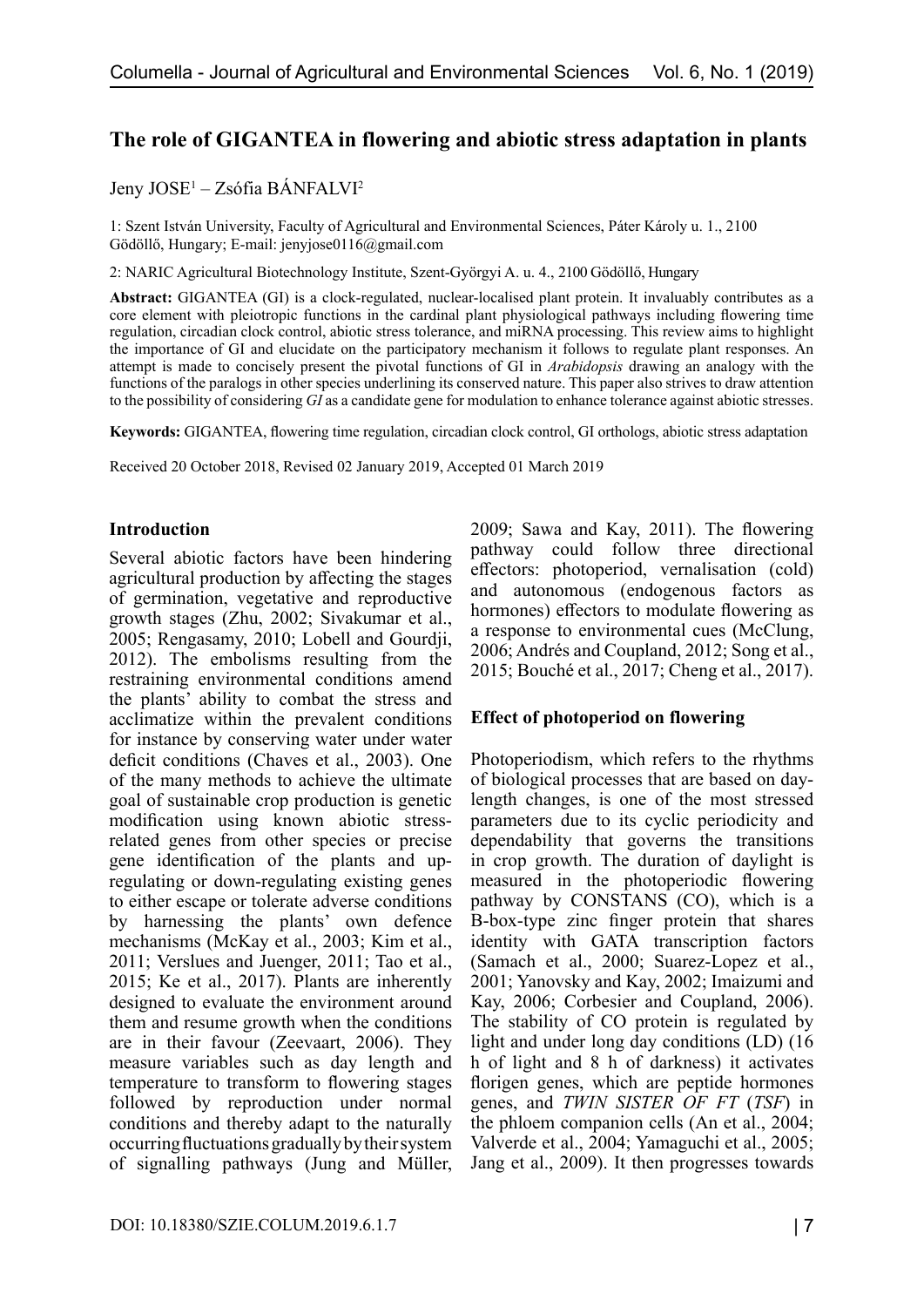shoot apical meristem (SAM) and activates the *FLOWERING LOCUS T* (*FT*) inducing accelerated flowering (Valverde et al., 2004; Abe et al., 2005; Wigge et al., 2005; Corbesier et al., 2007; Jaeger and Wigge, 2007; Mathieu et al., 2007). Under short day conditions (SD) (8 h of light and 16 h of darkness), the peak time of *CO* expression occurs after dusk rendering the CO protein unstable and resulting in incongruent activation of *FT* (Yanovsky and Kay, 2002; Valverde et al., 2004). Thus the timing of *CO* expression is a cardinal factor in the photoperiodic flowering pathway which is under the influence of several associated genes and interactions which eventually send signals to the SAM to shift from vegetative to reproductive stage (Bernier et al., 1993). Several transcription factors constituting the circadian clock ensure the systemic functioning of the central signal pathway and control not only flowering but also the rhythmic expression of abiotic stress-responsive genes (Grundy et al., 2015). One such closely associated gene with the circadian clock functioning is *GI* (Takada and Goto, 2003).

Latitudinal gradient influences *GI* expression by providing varying day lengths and in turn varying photoperiods to respond to. GI being sensitive to longer photoperiods has a delayed expression in *Arabidopsis* accessions originating from varying latitudes and exposed to LD conditions. The rate of change in day length conferred by latitudinal positions also influences *GI* expression and is regulated differently in the northern and equatorial



*Figure 1.* Flowering pathway under long day (LD) and short day (SD) conditions. GI interacts with FKF1 through the Light, Oxygen or Voltage domain (LOV) and forms a complex which then degrades the *CONSTANS (CO)* repressor CYCLING DOF FACTOR (*CDF1*). *CDF1* is repressed by PSEUDO RESPONSE REGULATOR proteins (PRRs) but is activated by the clock proteins CIRCADIAN CLOCK ASSOCIATED 1 (CCA1) and LATE ELONGATED HYPOCOTYL (LEH) which control *GI* peaks and negatively regulate the transcription of *TIMING OF CAB1 (TOC1)*, which acts as a negative feedback. The CO then activates *FLOWERING LOCUS T (FT)* which then induces early flowering under LD and late flowering under SD conditions. Bold arrows indicate activation. Normal arrows indicate transcriptional activation. Perpendicular lines indicate transcriptional repression. The model is based on the publication by Johansson and Staiger (2015).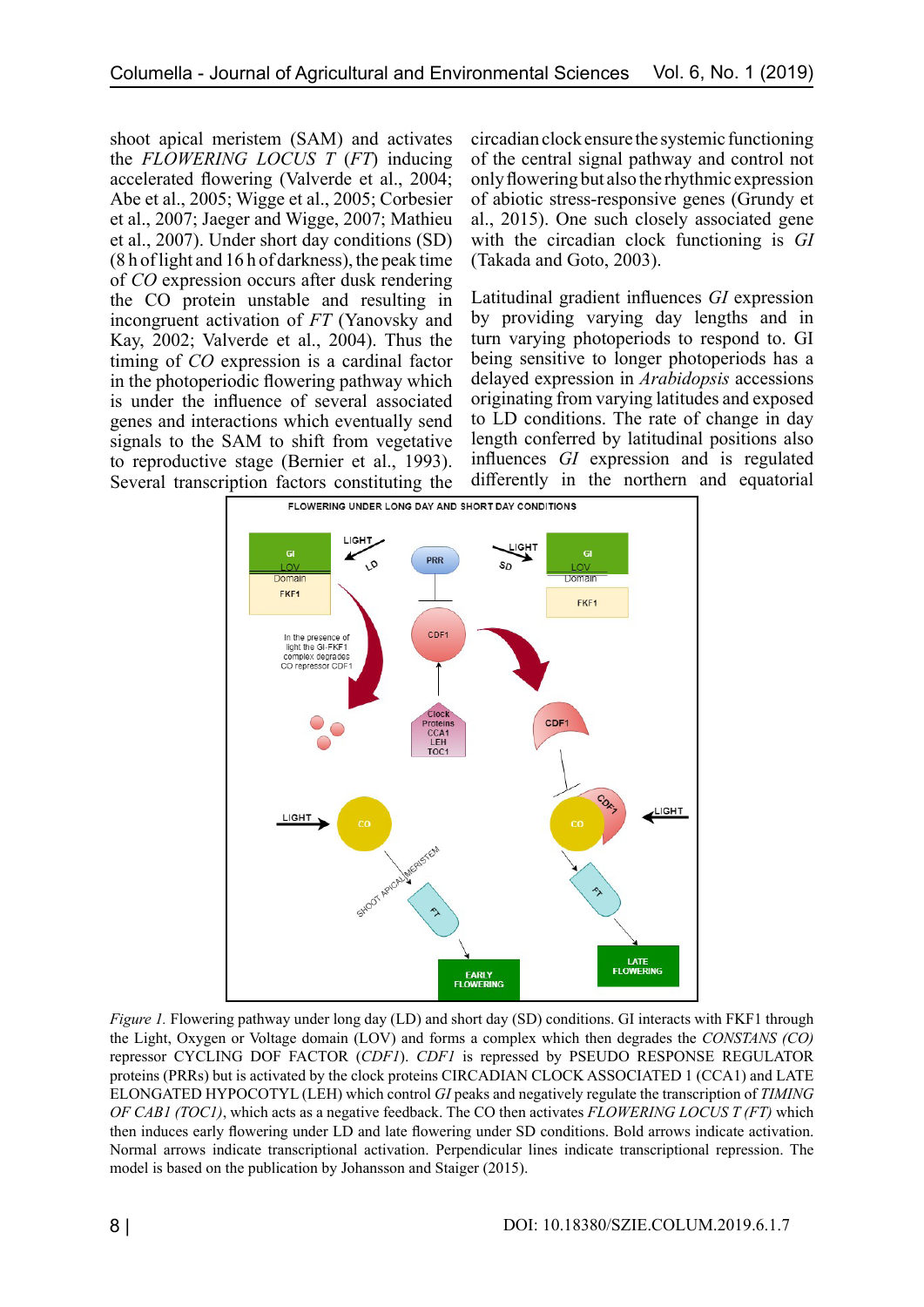regions. The changes in *GI* expression impact plant growth rate presumably by regulating *PHYTOCHROME INTERACTING FACTOR 4* (*PIF4*) expression (de Montaigu and Coupland, 2017).

### **Effect of GI-FKF1 interaction on flowering**

GIs are large plant proteins exclusively belonging to plants and possess several functional domains that can actively influence the signalling pathways such as circadian control by light signalling, flowering, response to abiotic stresses and circadian rhythm (Kim et al., 2013a; Mishra and Panigrahi, 2015). They are required for phytochrome B signalling pathway as an intermediate in the photoperiodic control of flowering. Under LD conditions *gi* mutants flower comparatively late and under SD conditions they flower earlier than the wild type and the phenotypical changes are characteristic to the reception of red light (Huq et al., 2000). In *Arabidopsis*, GIs were originally identified due to their

contribution to photoperiodic flowering and circadian clock regulation (Fowler et al., 1999; Suarez-Lopez et al., 2001; Martin-Tryon et al., 2007; Mishra and Panigrahi, 2015).

The function of GI in the photoperiodic flowering and in circadian rhythms has been extensively studied from monocot to dicot plants and is observed to have highly conserved functions which involve three negative feedback interlocked cycles: the morning-expressed CIRCADIAN CLOCK ASSOCIATED 1 (CCA1) and LATE ELONGATED HYPOCOTYL (LEH), and the evening-expressed TIMING OF CAB (TOC) (Mouradov et al., 2002; Song et al., 2010; Kim et al., 2012). GIs are predominantly nuclear localised particularly in the nucleoplasm and are also present in the cytosol and many plant tissues including vascular bundles, mesophyll, apical shoot meristem and root (Huq et al., 2000). GI acts in the LD flowering pathway upstream of CO and FT (Tseng et al., 2004). As shown in *Figure 1*, GI forms a complex with



*Figure 2.* The alternate flowering pathway. GI regulates the amount of miR172 which further interferes with the mRNA of several FT repressors like TARGET OF EAT 1 (TOE1), SCHLAFMUTZE (SMZ) and SCHNARCHZAPFEN (SNZ). *SMZ* apart from directly repressing *FT* also regulates *APETALA1 (AP1)* and *SUPRESSOR OF CONSTANS OVEREXPRESSION (SOC1)*. *SOC1* represses *CONSTANS (CO)* transcription. Arrows indicate transcriptional activation. Perpendicular lines indicate transcriptional repression. The model is based on the publication by Jung et al. (2007).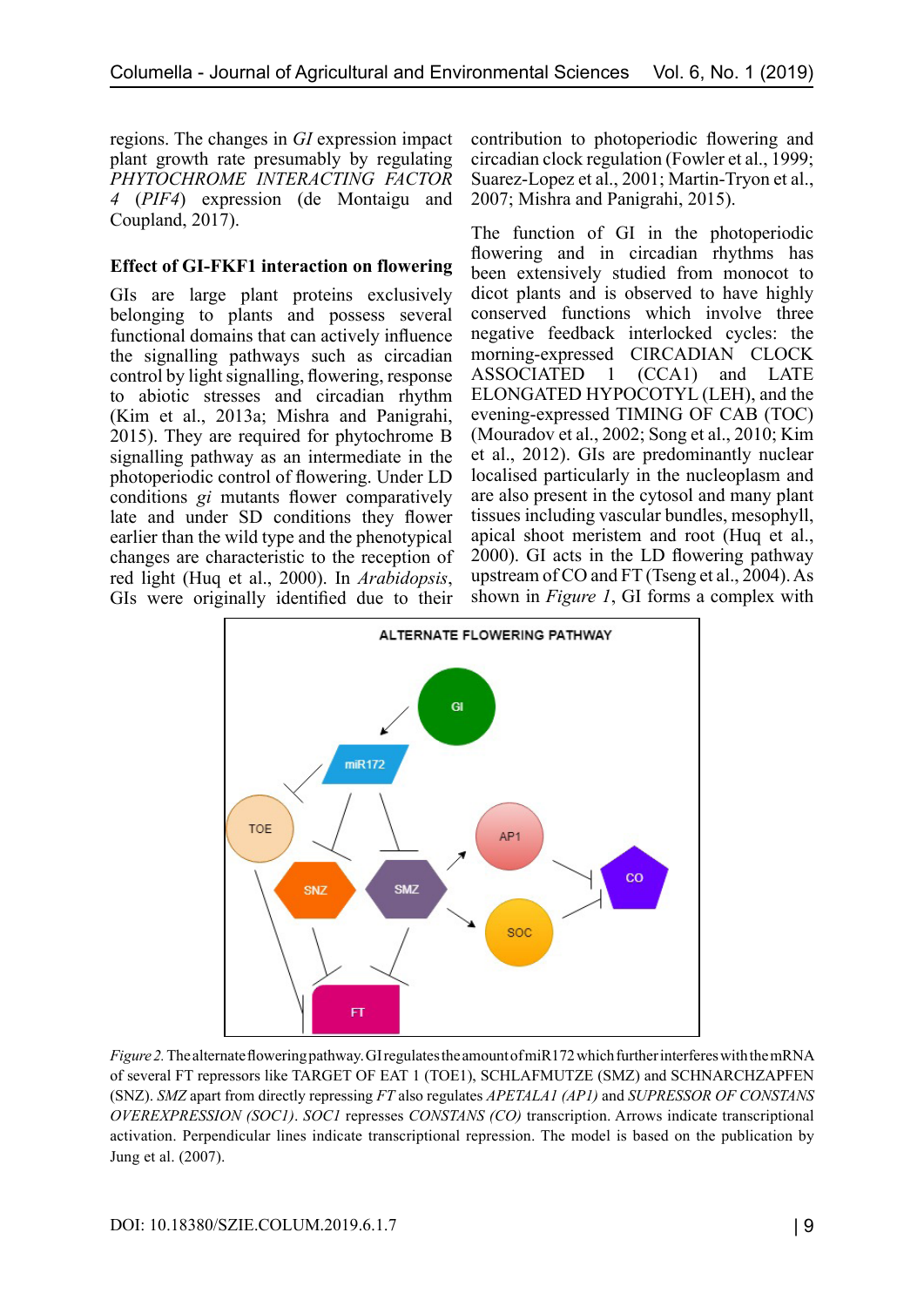the FLAVIN-BINDING, KELCH REPEAT, F-BOX 1(FKF1) protein which controls daytime *CO* transcription in a light-dependent manner by degrading a key *CO* repressor, CYCLING DOF FACTOR 1 (CDF1) expressed only in the vascular bundles (Fornara et al., 2009). Under LD conditions the expression of *GI* and *FKF1* peaks simultaneously, leading to the optimal formation of the GI-FKF1 complex, and since *CO* expression is stable, creating an ambient and desirable condition for flowering. Whereas, under SD conditions, the expression of *GI* peaks before the peak of *FKF1* expression by few hours resulting in a lower amount of GI-FKF1 complex. In turn, the degradation of CDF1 is disrupted (Sawa et al., 2007, 2008).

## **Effect of GI-miR172 interaction on flowering**

Genetic analysis of the flowering pathway has suggested an alternate pathway for flowering which could be merging into the CO-FT pathway or could be possibly running individually and is regulated by GI (Mizoguchi et al., 2005). It was reported that GI is capable of regulating *FT* expression independent of CO by interfering with miR172 levels (Mizoguchi et al., 2005; Jung et al., 2007) as depicted in *Figure 2*. As the transcriptional factors targeted by miR172 actively partake in flowering such as TARGET OF EAT (TOE1, TOE2 and TOE3) which is involved in the induction of *FT* expression, SCHLAFMUTZE (SMZ) and its paralog SCHNARCHZAPFEN (SNZ) which represses *FT*, it makes the GI-miR172 interaction, where GI influences the amount of miR172, as one of the interesting facets in regulating flowering (Jung et al. 2007; Mathieu et al., 2009). Beside the repression of *FT*, SMZ also regulates the expression of *APETALA1* (*AP1*) and *SUPRESSOR OF CONSTANS OVEREXPRESSION* (*SOC1*), which regulate flowering time and floral development in SAM bolstering the importance of GI in the flowering pathway (Mathieu et al., 2009).

Unlike *CO* repressor CDF, several *FT* repressors like FLOWERING LOCUS C (FLC), SHORT VEGETATIVE PHASE (SVP), TEMPRANILLO (TEM)1 and TEM2

are not limited to the vascular bundles and when *GI* was expressed ectopically in the mesophyll cells, where CO is absent, it was shown to induce *FT* expression in the tissue. This finding consolidates the existence of an alternate photoperiodic flowering pathway possibly involving GI independent of CO. The expression of *FT* in the mesophyll is associated with the fact that GI is capable of binding to the *FT* repressors at the promoter regions and influencing flowering mostly due to their shared similarities in chromatinbinding pattern (Sawa and Kay, 2011).

## **Effect of GI-Zeitlupe interaction on flowering**

Further partaking in the circadian rhythm, GI interacts with the F-box protein ZEITLUPE (ZTL), which is a blue-light photoreceptor found in the cytosol. As presented in *Figure 3*, the interaction is through the aminoterminal flavin-binding LIGHT, OXYGEN or VOLTAGE (LOV) domain of ZTL in a direct protein-protein interaction. The immature ZTL is carried by the molecular chaperon HSP70. The interaction between GI and ZTL results in maturing of ZTL facilitated by the chaperon HSP90. The mature ZTL dissociates from the complex (Cha et al., 2017). ZTL maintains a normal circadian period by regulating the proteolytic degradation of the central circadian oscillator, TIMING OF CAB 1 (TOC1) and PSEUDO RESPONSE REGULATOR (PRR5) (Kim et al., 2007). Hence, the GI-ZTL interaction has a strong influence on TOC1 and in turn the circadian clock (Froehlich et al., 2002; Harper et al., 2003; Martin-Tryon et al., 2007; Cha et al., 2017).

## **Conservation of GI function in flowering**

Though the *GI* gene has gone through many intraspecific gene duplications like the four known paralogs of soybean (*GmGI 1a, GmGI 1b, GmGI 2* and *GmGI 3*), and the two *GI*like genes (*AcGIa* and *AcGIb*) involved in flowering promotion in onion (Taylor et al., 2010; Watanabe et al., 2011), the functions of the GI seem to be conserved. Poplar being a woody plant differs from *Arabidopsis* in several ways but in poplar varieties, the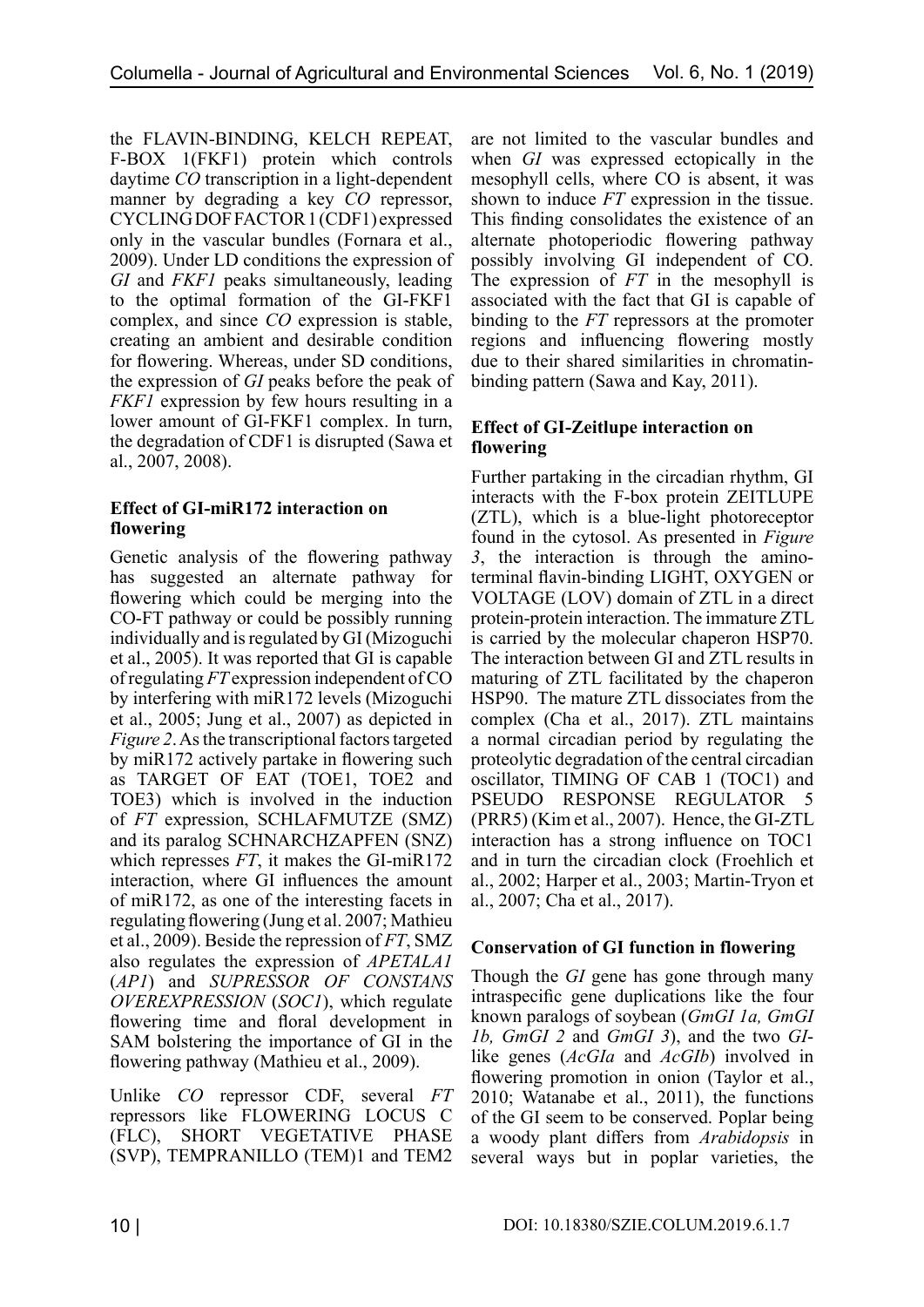

*Figure 3.* GI-ZTL interaction. GI interacts with Zeitlupe protein via the Light, Oxygen or Voltage (LOV) domain in a protein-protein interaction. HSP90 chaperone carries GI and HSP70 chaperone carries nascent ZTL. The ZTL-GI complex is formed with the help of HSP90 in light. The mature ZTL exits the complex and proteolytically degrades TIMING OF CAB1 (TOC1) and PSEUDO RESPONSE REGULATOR 5 (PRR5), a repressor of *CYCLING DOF FACTOR 1 (CDF1)*. PSEUDO RESPONSE REGULATOR 3 (PRR3) interacts with the N terminus of TOC1 competing with ZTL, therefore during less light and low levels of ZTL, it prevents TOC1 from degradation. Arrows indicate transcriptional activation. Perpendicular lines indicate transcriptional repression and bold arrows indicate the transport and change in conformation. The two-headed arrow depicts protein-protein interaction. The model is based on the publication by Cha et al. (2017).

GI paralogues, PagGIs, are similar in their physiological functions. However, the regulation of *PagGIs* is different (Baurle and Dean, 2006; Jansson and Douglas, 2007; Ke et al., 2017). As in *Arabidopsis*, PagGIs regulate the circadian rhythms through a protein-protein interaction with the PagZTLs, which is vital for the proteasomal degradation of PagTOC1 (Kim et al., 2007, 2013b). PagGIs also appear to regulate flowering in a similar manner in poplar like in *Arabidopsis* by having an impact on the functioning of the homolog of CO, PagCO2 and progressing through the PagGI-PagCO2-PagFT pathway possibly playing a role in the regulation of both flowering time and the timing of growth cessation (Böhlenius et al., 2006; Ke et al., 2017).

Despite the similarities shared by GI homologues, there is a difference in the pattern of flowering regulation mediated by GI initiation in LD and SD crops. In SD crops such as rice the *CO* homolog *OsHd1*

when regulated by OsGI, the GI homolog, inhibited the expression of the *FT* homolog *OsHD3a* leading to delayed flowering phenotype (Hayama et al., 2003).Whereas in LD *Arabidopsis,* GI activates *CO* under LD conditions and CO further activates *FT*  resulting in blooming. The delayed flowering observed in soybean, maize and morning glory on the overexpression of *GI* homologs due to down-regulation of *FT* homologs consolidates the idiosyncrasy of SD crops and LD crops and the difference in the effect of *GI* expression (Higuchi et al., 2011; Bendix et al., 2013; Li et al., 2013). Sweet potato, an SD crop having the *GI* gene paralog *IbGI*, shares more than 70% identity with other *GI* paralogues *AtGI* (*Arabidopsis thaliana*), *StGI* (*Solanum tuberosum*), *PnGI* (*Ipomoea nil*) and *SlGI* (*Solanum lycopersicum*). *IbGI* is also majorly nuclear-localised and IbGI has evident circadian rhythms with variation under LD and SD conditions. Furthermore, it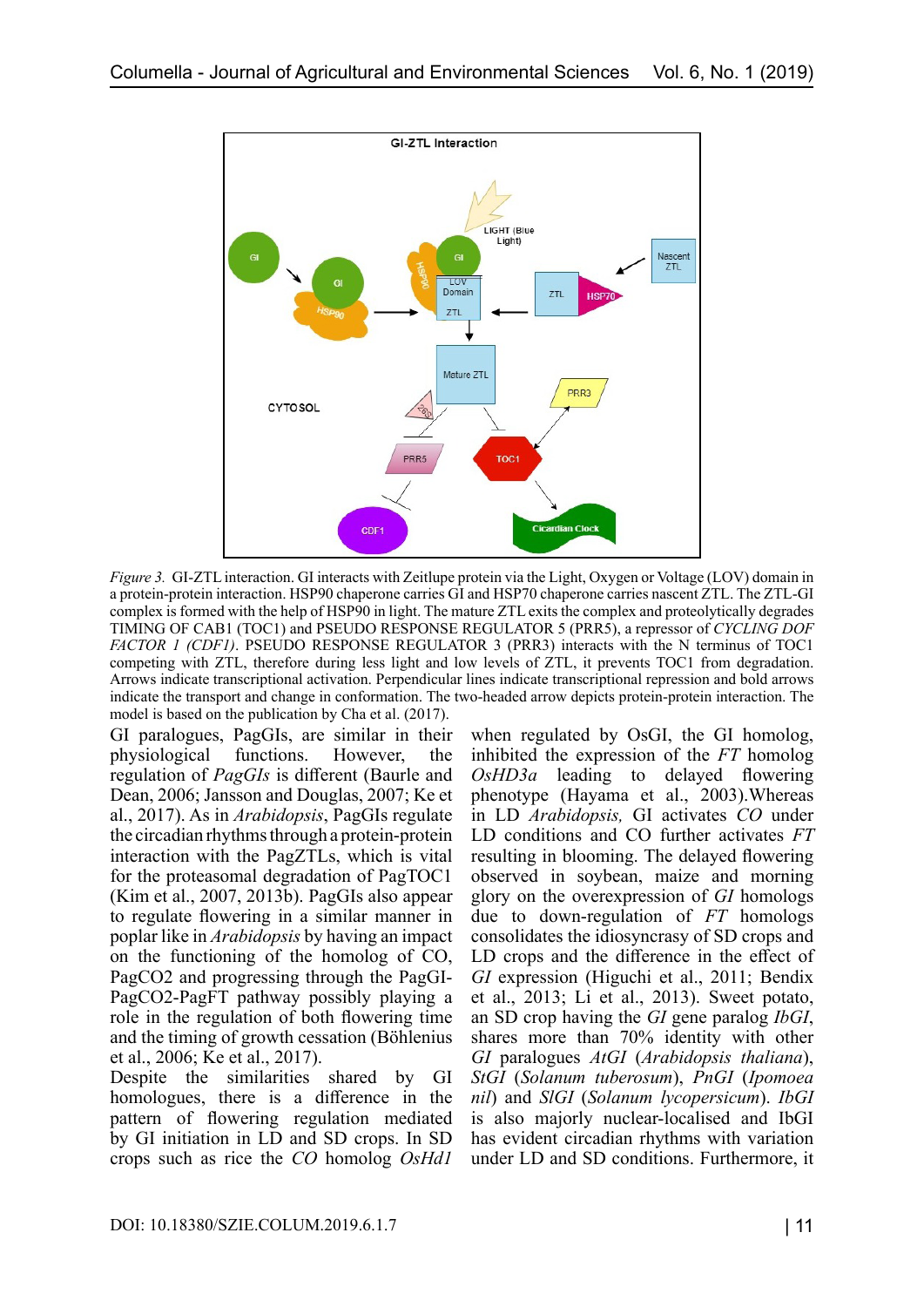can restore the AtGI function in *gi-2* mutant (Tang et al., 2017).

StGI and StFKF1, the GI and FKFI orthologues in *Solanum tuberosum*, regulate *StCO1* and *StCO2*. Activity of *StCO* genes repress tuber formation under LD in abundance of StCDF1. StCDF1 down-regulates *StCO1* and *StCO2* and the proteins encoded by them suppress the transcription of the potato *FT* homologue, *StSP5G*, enabling synthesis of the mobile StSP6A signal and resulting in the induction of tuber development at the stolon termini (Kloosterman et al., 2013).

## **Effect of GI on abiotic stress adaptations**

Flowering time alterations are an evolutionary strategy imbibed by plants to maximize the probability of reproduction under varying stress conditions (Kazan and Lyons, 2015) and the transition occurs when reproduction coincides with suitable external conditions (Andrés and Coupland, 2012; Blümel et al., 2014). Different plants have their own inherent response to external stresses. Varieties within crop species also have varying photoperiod sensitivities generated via environmental adaptations or through breeding (Coles et al., 2010; Gómez-Ariza et al., 2015). As seen in *Figure 4*, GI plays an active role in abiotic stress regulation conferring tolerance to plants under unfavourable conditions.

GI functions in conferring salt tolerance to crops through the Salt Overly Sensitive (SOS) signalling pathway which maintains ion homeostasis conserved in dicot plants such as *Arabidopsis* and *Brassica nigra* (Zhu, 2002; Tang et al., 2015). Under saline conditions, the Na+ levels are modulated via three known



*Figure 4.* Abiotic stress regulation by GI. GI interacts with the Salt Overly Sensitive SOS2 and SOS3 proteins. Under salt stress conditions, GI undergoes proteolytic degradation, SOS2 phosphorylates SOS3 forming a complex which in turn activates SOS1 to exchange ions and maintain ion homeostasis. GI represses the cold responsive genes. In *gi* mutants, the cold repressive genes are upregulated conferring cold tolerance to crops, while the higher levels of superoxide dismutase and peroxidase provide tolerance to oxidative stress. GI confers osmotic tolerance by inhibiting stomatal opening regulated by H<sup>+</sup> -ATPase following multiple pathways. GI-CDF-CO-FT is one of the interfering pathways as FT maintains the H<sup>+</sup> -ATPase activity. Under drought stress, the GI represses *CDF* thereby promoting *CO* expression which in turn upregulates *FT* and *TSF*. ABA also promotes florigen gene expression resulting in early flowering hence drought escape. In addition, GI regulates miR172 levels which represses *WRKY44. WRKY44* participates in sugar signalling which eventually brings about drought tolerance. Arrows represent activation. Perpendicular lines indicate inhibition. Bold arrows indicate the impact. The model is based on the publication by Kazan and Lyons (2015).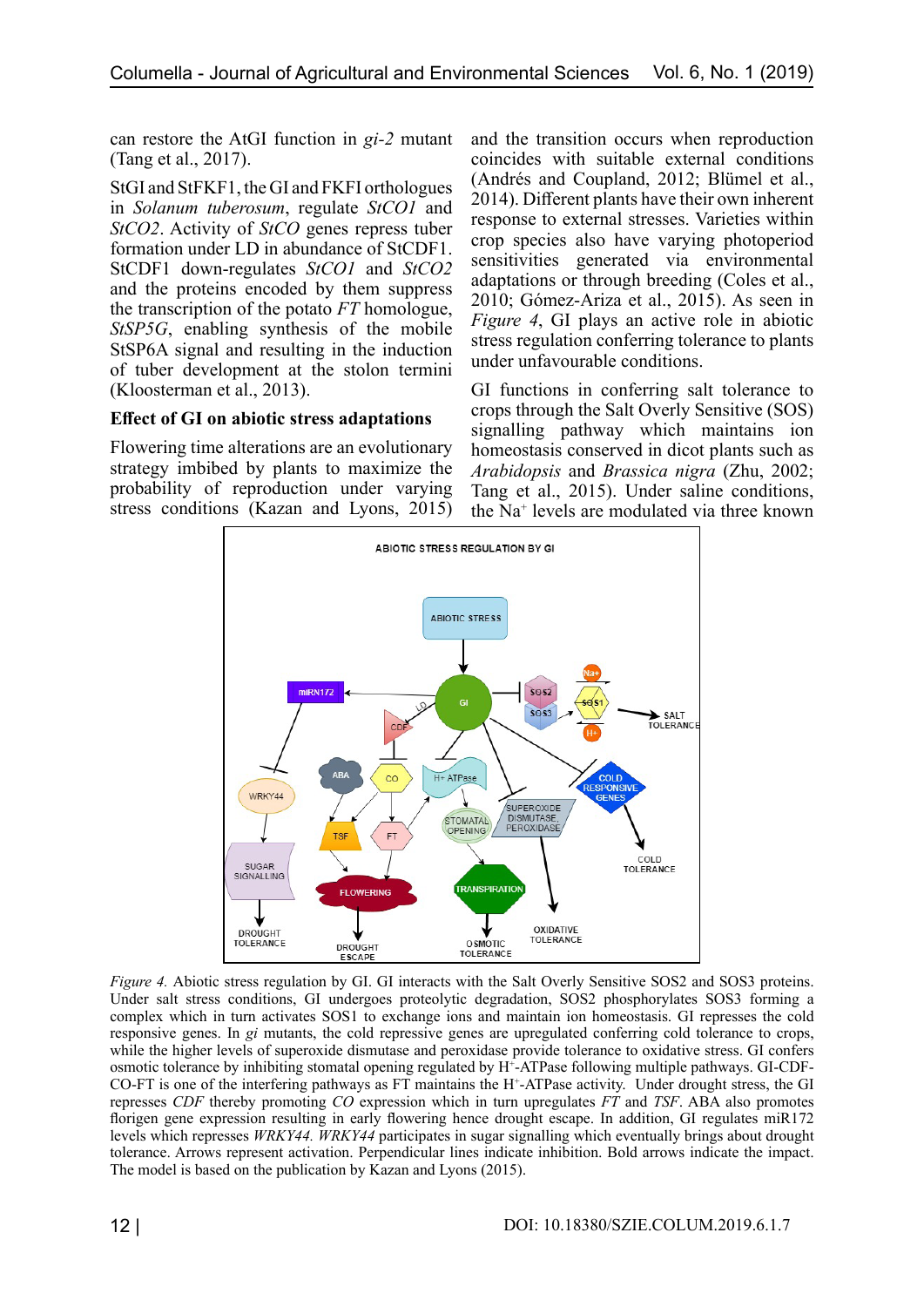constituents: calcium-binding protein SOS3, protein kinase SOS2 and plasma membrane Na+ /H<sup>+</sup> antiporter SOS1. GI contributes to the pathway by binding to SOS2 kinase and preventing the phosphorylation that occurs between SOS2 and SOS3 thereby interfering with the activation of SOS1 under normal conditions (Halfter et al., 2000; Guo et al., 2001; Ji et al., 2013; Kim et al., 2013a). However, in the presence of high salt, GI undergoes proteasomal degradation by 26S and the unbound SOS2 interacts with SOS3 to form an active SOS2-SOS3 protein kinase complex, which subsequently activates the plasma membrane localised Na<sup>+</sup>/H<sup>+</sup> antiporter SOS1. As a result, sodium ions are exported from the cell and salt tolerance is established (Kim et al., 2013a).

Drought arrests floral development and induces sterility (Su et al., 2013). Water availability impacts flowering time and to escape drought period many plants are observed to accelerate their flowering (Franks, 2011). With respect to drought escape, GI seems to have a prominent role in regulating plant response. During LD, drought stress incites induction of *FT* and *TSF* in a GI-regulated pathway whereas under SD, floral repressors are activated (Riboni et al., 2013). The phytohormone abscisic acid (ABA) is also required for the drought escape response, by promoting the transcriptional up-regulation of the florigen genes (Riboni et al. 2016). It was also found that WRKY44, a member of the WRKY DNA-binding family proteins, was down-regulated by the combined activity of GI and miRNA172 (Han et al., 2013). The WRKY44 participates in sugar metabolism. Thus, the GI-miRNA172– WRKY44 may regulate drought tolerance by affecting sugar signalling in *Arabidopsis*  (Haydon et al., 2017; Frank et al., 2018).

Mutations of *GI* in rice *(OsGI*) confer tolerance to osmotic stress created by polyethylene glycol (PEG) (Xiong et al., 2012). The *osgi*  mutants were observed to maintain a higher water content than wild type plants by modulating stomatal closure, enhancing water utilisation and limiting transpiration leading to 'drought avoidance' (Kooyers, 2015). It is supposed that not the GI alone but the GI-CO-FT flowering time pathway controls stomata movement (Kinoshita et al., 2011; Ando et al., 2013). It is interesting to note that *OsGI* is unaffected by osmotic stress at the transcriptional level but it is regulated at the protein level (Li et al., 2016).

Mutation of the *OsGI* gene in rice, activated several antioxidant genes including thioredoxin, superoxide dismutase and peroxidase making the *osgi* plants strong Reactive Oxygen Species (ROS) scavengers concordant with *Arabidopsis*, where *gi* mutants had increased peroxidase and superoxide levels and tolerance to paraquat and  $H_2O_2$  (Kurepa et al., 1998; Cao et al., 2006; Li et al., 2016). Increased expression of chaperone genes in *osgi* leaves has been shown to improve plant tolerance to water deficits (Wang et al., 2004).

In vernalisation-sensitive *Arabidopsis* plants, exposure to cold for long duration promotes flowering via the vernalisation pathway. In contrast, a delayed flowering phenotype by the effect of FLC is observed on exposure to short-term cold or on overexpression of cold responsive genes (Seo et al., 2009; Jung et al., 2012, 2013). The *gi* mutants exhibit increased freezing tolerance along with up-regulation of cold-responsive genes. Freezing tolerance phenotype in the *gi* mutants is dependent on transcription of *CDF*. The *gi, cdf* double mutants are cold sensitive (Fornara et al., 2015).

## **Conclusions**

All the above mentioned examples underline the importance of GI not only in flowering but also in the abiotic stress adaptation process. The *GI* genes have functions of invaluable importance and must be explored more considering their influences both directly and indirectly in the interconnected regulatory pathways. The conserved functions of *GI* genes throw light on the possibility of their modification by genetic means in order to breed the crops that are susceptible to adverse abiotic stresses. Since GI is one of the core proteins that synchronises or indirectly impacts the level of expression of several other proteins and repressive factors that take part in plant physiological pathways, it can be concluded that *GI* is a strong candidate for genetic modification by modulation of its expression.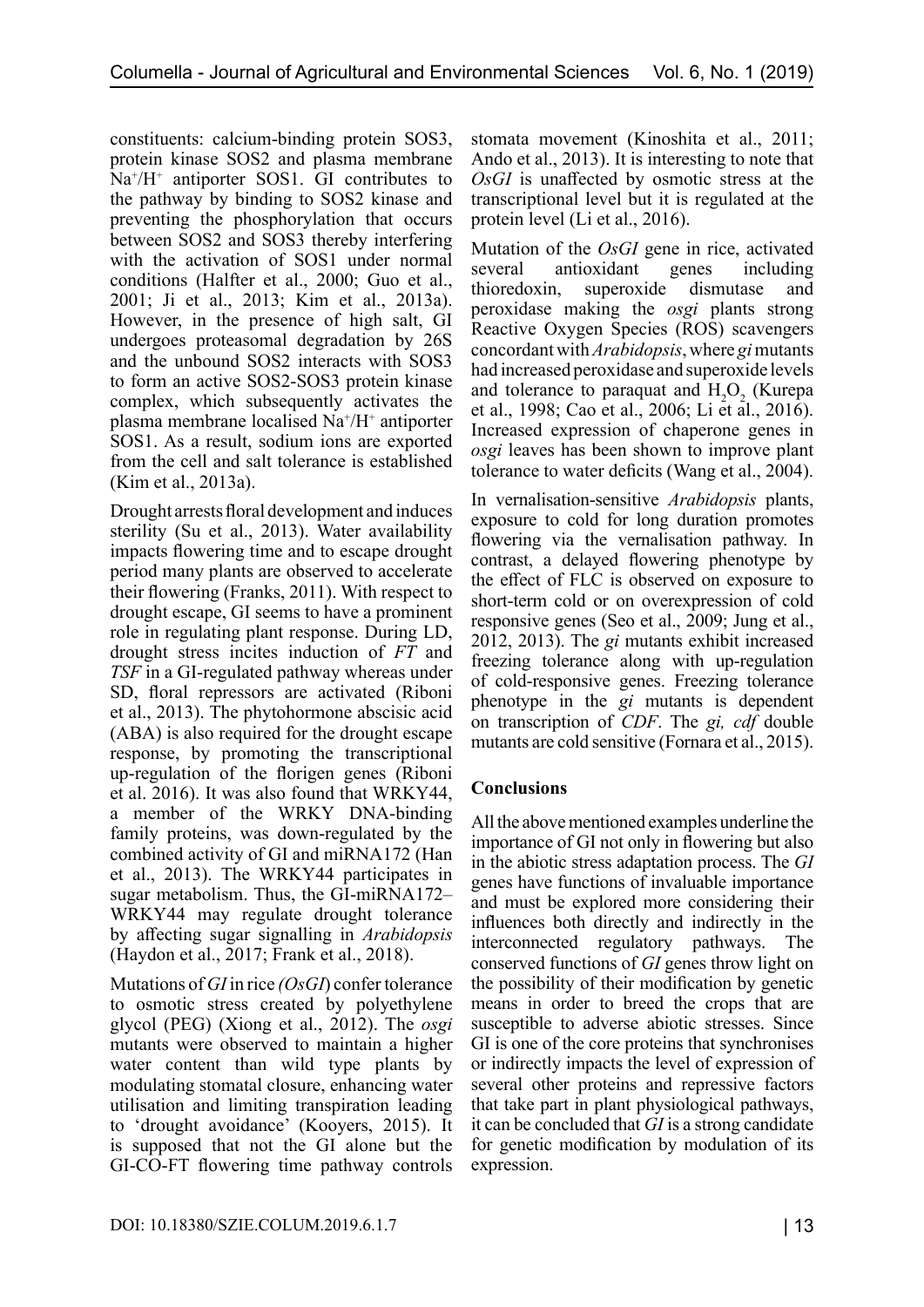#### **Reference**

- Abe, M., Kobayashi, Y., Yamamoto, S., Daimon, Y., Yamaguchi, A., Ikeda, Y., Ichinoki, H., Notaguchi, M., Goto, K., Araki, T. (2005): FD, a bZIP protein mediating signals from the floral pathway integrator FT at the shoot apex. Science. 309: 1052-1056. https://doi.org/10.1126/science.1115983
- An, H., Roussot, C., Suárez-López, P., Corbesier, L., Vincent, C., Piñeiro, M., Hepworth, S., Mouradov, A., Justin, S., Turnbull, C., Coupland, G. (2004): CONSTANS acts in the phloem to regulate a systemic signal that induces photoperiodic flowering of Arabidopsis. Development. 131: 3615-3626. https://doi.org/10.1242/ dev.01231
- Ando, E., Ohnishi, M., Wang, Y., Matsushita, T., Watanabe, A., Hayashi, Y. (2013): TWIN SISTER OF FT, GI-GANTEA, and CONSTANS have a positive but indirect effect on blue light-induced stomatal opening in Arabidopsis. Plant Physiology. 162: 1529-1538. https://doi.org/10.1104/pp.113.217984
- Andrés, F., Coupland, G. (2012): The genetic basis of flowering responses to seasonal cues. Nature Review Genetics. 13: 627-639.https://doi.org/10.1038/nrg3291
- Baurle, I., Dean, C. (2006): The timing of developmental transitions in plants. Cell. 125: 655-664. https://doi. org/10.1016/j.cell.2006.05.005
- Bendix, C., Mendoza, J.M., Stanley, D.N., Meeley, R., Harmon, F.G. (2013): The circadian clock‐associated gene gigantea1 affects maize developmental transitions. Plant Cell and Environment. 36: 1379-1390. https://doi. org/10.1111/pce.12067
- Bernier, G., Havelange, A., Houssa, C., Petitjean, A., Lejeune, P. (1993) Physiological signals that induce flowering. The Plant Cell. 5: 1147-1155. https://doi.org/10.2307/3869768
- Blümel, M., Dally, N., Jung, C. (2014): Flowering time regulation in crops what did we learn from Arabidopsis? Current Opinion in Biotechnology. 32C: 121-129. https://doi.org/10.1016/j.copbio.2014.11.023
- Bouché, F., Woods, D.P., Amasino, R.M. (2017): Winter memory throughout the plant kingdom: Different paths to flowering. Plant Physiology. 173: 27-35. https://doi.org/10.1104/pp.16.01322
- Böhlenius, H., Huang, T., Charbonnel-Campaa, L. Brunner, A.M., Jansson, S., Strauss, S.H., Nilsson, O. (2006): CO/FT regulatory module controls timing of flowering and seasonal growth cessation in trees. Science. 312: 1040-1043. https://doi.org/10.1126/science.1126038
- Cao, S., Jiang, S., Zhang, R. (2006): The role of GIGANTEA gene in mediating the oxidative stress response in Arabidopsis. Plant Growth Regulation. 48: 261-270. https://doi.org/10.1007/s10725-006-0012-8
- Cha, J.Y., Kim, J., Kim, T.S., Zeng,Q., Wang, L., Lee, S.Y., Kim, W.Y., Somers, D.E. (2017): GIGANTEA is a co-chaperone which facilitates maturation of ZEITLUPE in the Arabidopsis circadian clock. Nature Communications. 8: 3. https://doi.org/10.1038/s41467-016-0014-9
- Cheng, J.Z., Zhou, Y.P., Lv, T.X., Xie, C.P., Tian, C.E. (2017): Research progress on the autonomous flowering time pathway in Arabidopsis. Physiology and Molecular Biology of Plants. 23: 477-485. https://doi. org/10.1007/s12298-017-0458-3
- Chaves, M.M., Maroco, J.P., Pereira, J.S. (2003): Understanding plant responses to drought from genes to the whole plant. Functional Plant Biology. 30: 239-264. https://doi.org/10.1071/fp02076
- Coles, N.D., McMullen, M.D., Balint-Kurti, P.J., Pratt, R.C., Holland, J.B. (2010): Genetic control of photoperiod sensitivity in maize revealed by joint multiple population analysis. Genetics. 184: 799-812. https://doi. org/10.1534/genetics.109.110304
- Corbesier, L., Coupland, G. (2006): The quest for florigen: a review of recent progress. Journal of Experimental Botany. 57: 3395-3403. https://doi.org/10.1093/jxb/erl095
- Corbesier, L., Vincent, C., Jang, S., Fornara, F., Fan, Q., Searle, I., Giakountis, A., Farrona, S., Gissot, L., Turnbull, C., Coupland, G. (2007): FT protein movement contributes to long-distance signaling in floral induction of Arabidopsis. Science. 316: 1030-1033. https://doi.org/10.1126/science.1141752
- de Montaigu, A., Coupland, G. (2017) The timing of GIGANTEA expression during day/night cycles varies with the geographical origin of Arabidopsis accessions. Plant Signaling and Behavior. 3: e1342026. https://doi.or g/10.1080/15592324.2017.1342026
- Fornara, F., de Montaigu, A., Sánchez-Villarreal, A., Takahashi, Y., Ver-Loren-van, Themaat-E., Huettel, B., Davis, S.J., Coupland, G. (2015): The GI-CDF module of Arabidopsis affects freezing tolerance and growth as well as flowering. The Plant Journal. 81: 695-706. https://doi.org/10.1111/tpj.12759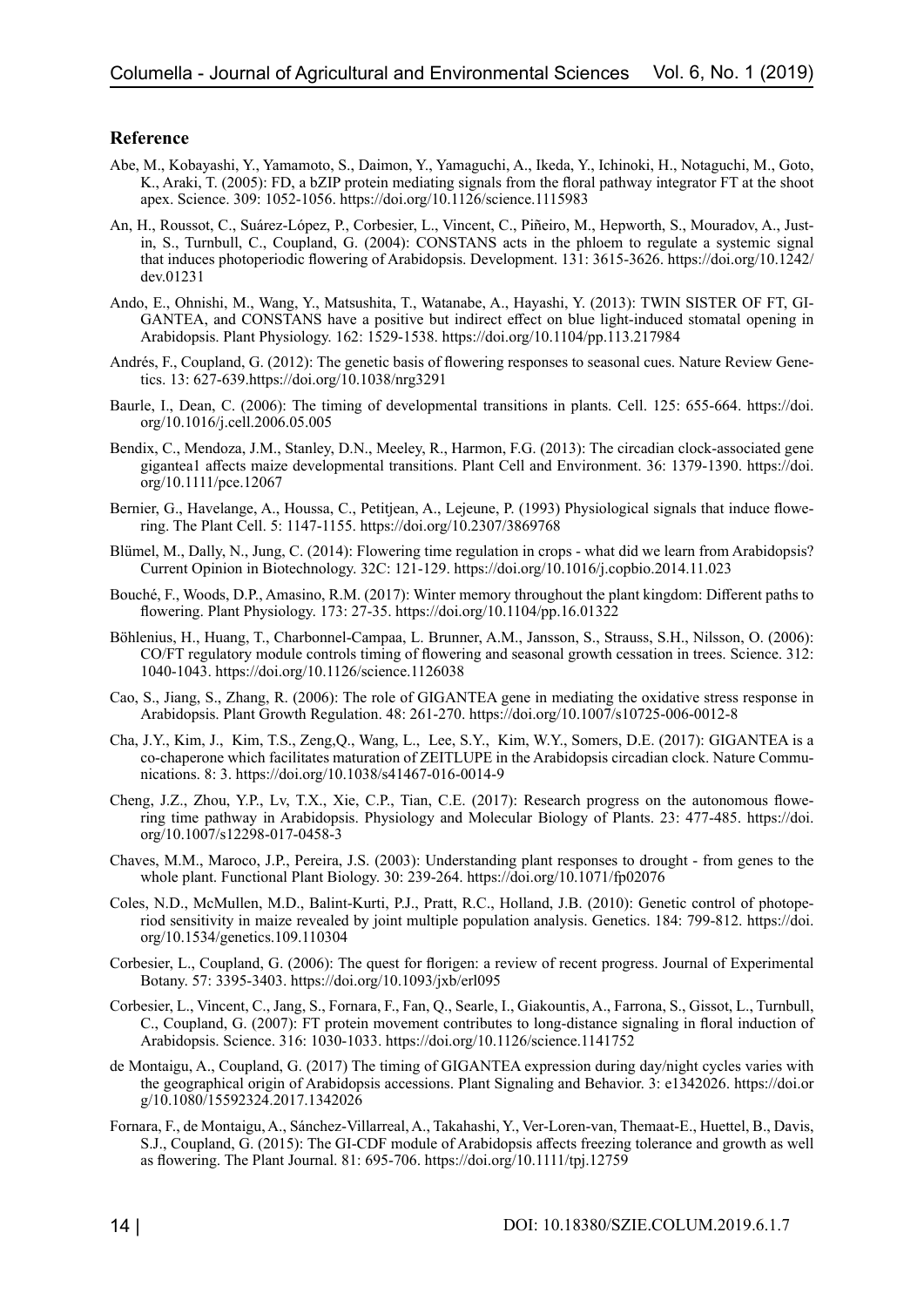- Fornara, F., Panigrahi, K.C., Gissot, L., Sauerbrunn, N., Rühl, M., Jarillo, J.A., Coupland, G. (2009): Arabidopsis DOF transcription factors act redundantly to reduce CONSTANS expression and are essential for a photoperiodic flowering response. Developmental Cell. 17: 75-86. https://doi.org/10.1016/j.devcel.2009.06.015
- Fowler, S., Lee, K., Onouchi, H., Samach, A., Richardson, K., Coupland, G., Putterill, J. (1999): GIGANTEA: A circadian clock-controlled gene that regulates photoperiodic flowering in Arabidopsis and encodes a protein with several possible membrane-spanning domains. The EMBO Journal. 18: 4679-4688. https://doi. org/10.1093/emboj/18.17.4679
- Franks, S.J. (2011): Plasticity and evolution in drought avoidance and escape in the annual plant Brassica rapa. New Phytologist. 190: 249-257. https://doi.org/10.1111/j.1469-8137.2010.03603.x
- Frank, A., Américo, C.C., Viana, J.C., Hearn, T.J., Kusakina, J., Belbin, F.E., Newman, D.W., Yochikawa, A., Cano-Ramirez, D.L., Chembath, A., Cragg-Barber, K., Haydon, M.J., Hotta, C.T., Vincentz, M., Webb, A.A.R., Dodd, A.N. (2018): Circadian entrainment in Arabidopsis by the sugar-responsive transcription factor bZIP63. Current Biology. 28: 2597-2606. https://doi.org/10.1016/j.cub.2018.05.092
- Froehlich, A.C., Liu, Y., Loros, J.J., Dunlap, J.C. (2002): White Collar-1, a circadian blue light photoreceptor, binding to the frequency promoter. Science. 297: 815-819. https://doi.org/10.1126/science.1073681
- Gómez-Ariza, J., Galbiati. F., Goretti. D., Brambilla. V., Shrestha. R., Pappolla. A., Courtois. B., Fornara, F. (2015): Loss of floral repressor function adapts rice to higher latitudes in Europe. Journal of Experimental Botany. 66: 2027–2039. https://doi.org/10.1093/jxb/erv004
- Guo, Y., Halfter, U., Ishitani, M., Zhu, J.K. (2001): Molecular characterization of functional domains in the protein kinase SOS2 that is required for plant salt tolerance. The Plant Cell. 13: 1383-1400. https://doi. org/10.2307/3871302
- Grundy, J., Stoker, C., Carré, I.A. (2015): Circadian regulation of abiotic stress tolerance in plants. Frontiers in Plant Science. 6: 648. https://doi.org/10.3389/fpls.2015.00648
- Halfter, U., Ishitani, M., Zhu, J.K. (2000): The Arabidopsis SOS2 protein kinase physically interacts with and is activated by the calcium-binding protein SOS3. Proceedings of the National Academy of Sciences of the United States of America. 97: 3735-3740. https://doi.org/10.1073/pnas.040577697
- Han, Y., Zhang, X., Wang, Y., Ming, F. (2013): The suppression of WRKY44 by GIGANTEA-miR172 pathway is involved in drought response of Arabidopsis thaliana. PLoS One. 8: e73541. https://doi.org/10.1371/journal. pone.0073541
- Harper, S.M., Neil, L.C., Gardner, K.H. (2003): Structural basis of a phototropin light switch. Science. 301: 1541- 1544. https://doi.org/10.1126/science.1086810
- Hayama, R., Yokoi, S., Tamaki, S., Yano, M., Shimamoto, K. (2003): Adaptation of photoperiodic control pathways produces short-day flowering in rice. Nature. 422: 719-722. https://doi.org/10.1038/nature01549
- Haydon, M.J., Mielczarek, O., Frank, A., Román, A., Webb, A.A.R. (2017): Sucrose and ethylene signaling interact to modulate the circadian clock. Plant Physiology. 175: 947-958. https://doi.org/10.1104/pp.17.00592
- Higuchi, Y., Sage-Ono, K., Sasaki, R., Ohtsuki, N., Hoshino, A., Iida, S., Kamada, H., Ono, M. (2011): Constitutive expression of the GIGANTEA ortholog affects circadian rhythms and suppresses one-shot induction of flowering in Pharbitis nil, a typical short-day plant. Plant and Cell Physiology. 52: 638-650. https://doi. org/10.1093/pcp/pcr023
- Huq, E., Tepperman, J.M., Quail, P.H. (2000) GIGANTEA is a nuclear protein involved in phytochrome signaling in Arabidopsis. Proceedings of the National Academy of Sciences of the United States of America. 97: 9789- 9794. https://doi.org/10.1073/pnas.170283997
- Imaizumi, T., Kay, S.A. (2006): Photoperiodic control of flowering: not only by coincidence. Trends in Plant Science. 11: 550-558. https://doi.org/10.1016/j.tplants.2006.09.004
- Jaeger, K.E., Wigge, P.A. (2007): FT protein acts as a long-range signal in Arabidopsis. Current Biology. 17: 1050- 1054. https://doi.org/10.1016/j.cub.2007.05.008
- Jang, S., Torti, S., Coupland, G. (2009): Genetic and spatial interactions between FT, TSF and SVP during the early stages of floral induction in Arabidopsis. The Plant Journal. 60: 614-625. https://doi.org/10.1111/j.1365- 313x.2009.03986.x
- Jansson, S., Douglas, C.J. (2007): Populus: a model system for plant biology. Annual Review of Plant Biology. 58: 435-458. https://doi.org/10.1146/annurev.arplant.58.032806.103956
- Ji, H., Pardo, J.M., Batelli, G., Van-Oosten, M.J., Bressan, R.A., Li, X. (2013): The salt overly sensitive (SOS) pathway: established and emerging roles. Molecular Plant. 6: 275-286. https://doi.org/10.1093/mp/sst017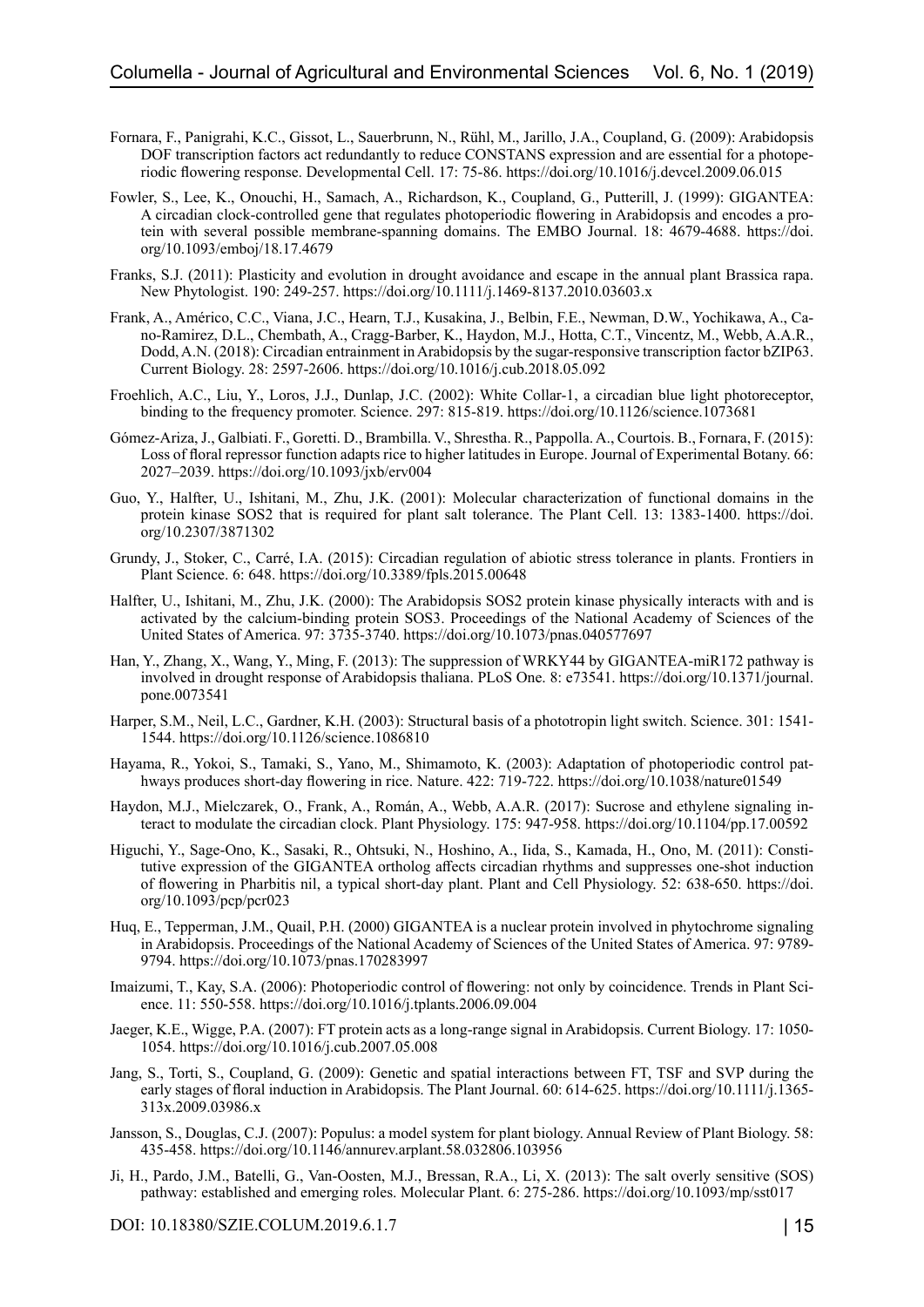- Johansson, M., Staiger, D. (2015): Time to flower: interplay between photoperiod and the circadian clock. Journal of Experimental Botany. 66: 719-730. https://doi.org/10.1093/jxb/eru441
- Jung, C., Müller, A.E. (2009): Flowering time control and applications in plant breeding. Trends in Plant Science. 14: 563-573. https://doi.org/10.1016/j.tplants.2009.07.005
- Jung, J.H., Park, J.H., Lee, S., To, T.K., Kim, J.M., Seki, M., Park, C.M. (2013): The cold signaling attenuator HIGH EXPRESSION OF OSMOTICALLY RESPONSIVE GENE1 activates FLOWERING LOCUS C transcription via chromatin remodeling under short-term cold stress in Arabidopsis. The Plant Cell. 25: 4378- 4390. https://doi.org/10.1105/tpc.113.118364
- Jung, J.H., Seo, P.J., Park, C.M. (2012): The E3 ubiquitin ligase HOS1 regulates Arabidopsis flowering by mediating CONSTANS degradation under cold stress. Journal of Biological Chemistry. 287: 43277–43287. https:// doi.org/10.1074/jbc.m112.394338
- Jung, J.H., Seo,Y.H., Seo, P.J., Reyes, J.L., Yun, J., Chua, N.H., Park, C.M. (2007): The GIGANTEA-regulated microRNA172 mediates photoperiodic flowering independent of CONSTANS in Arabidopsis. The Plant Cell. 19: 2736-2748. https://doi.org/10.1105/tpc.107.054528
- Kazan, K., Lyons, R. (2015): The link between flowering time and stress tolerance. Journal of Experimental Botany. 67: 47-60. https://doi.org/10.1093/jxb/erv441
- Ke, Q., Kim, H.S., Wang, Z., Ji, C.Y., Jeong, J.C., Lee, H.S., Choi, Y.I., Xu, B., Deng, X., Yun, D.J., Kwak, S.S. (2017): Down‐regulation of GIGANTEA‐like genes increases plant growth and salt stress tolerance in poplar. Plant Biotechnology Journal. 15: 331-343. https://doi.org/10.1111/pbi.12628
- Kim, W.Y., Ali, Z., Park, H.J., Park, S.J., Cha, J.Y., Perez-Hormaeche, J., Quintero, F.J., Shin, G., Kim, M.R., Qiang, Z., Ning, L., Park, H.C., Lee, S.Y., Bressan, R.A., Pardo, J.M., Bohnert, H.J., Yun, D.J. (2013a): Release of SOS2 kinase from sequestration with GIGANTEA determines salt tolerance in Arabidopsis. Nature Communications. 4: 1352. https://doi.org/10.1038/ncomms2846
- Kim, W.Y., Fujiwara, S., Suh, S.S, Kim, J., Kim, Y., Han, L., David, K., Putterill, J., Nam, H.G., Somers, D.E. (2007): ZEITLUPE is a circadian photoreceptor stabilized by GIGANTEA in blue light. Nature. 449: 356- 360. https://doi.org/10.1038/nature06132
- Kim, Y., Han, S., Yeom, M., Kim, H., Lim, J., Cha, J.Y., Kim, W.Y., Somers, D.E., Putterill, J., Nam, H.G., Hwang, D. (2013b): Balanced nucleocytosolic partitioning defines a spatial network to coordinate circadian physiology in plants. Developmental Cell. 26: 73-85. https://doi.org/10.1016/j.devcel.2013.06.006
- Kim, Y.H., Kim, M.D., Choi, Y.I., Park, S.C., Yun, D.J., Noh, E.W., Lee, H.S., Kwak, S.S. (2011): Transgenic poplar expressing Arabidopsis NDPK2 enhances growth as well as oxidative stress tolerance. Plant Biotechnology Journal. 9: 334-347. https://doi.org/10.1111/j.1467-7652.2010.00551.x
- Kim, J.J., Lee, J.H., Kim, W., Jung, H.S., Huijser, P., Ahn, J.H. (2012): The microRNA156-SQUAMOSA PRO-MOTER BINDING PROTEIN-LIKE3 module regulates ambient temperature-responsive flowering via FLO-WERING LOCUS T in Arabidopsis. Plant Physiology. 159: 461-478. https://doi.org/10.1104/pp.111.192369
- Kinoshita, T., Ono, N., Hayashi, Y., Morimoto, S., Nakamura, S., Soda, M. (2011): FLOWERING LOCUS T regulates stomatal opening. Current Biology. 21: 1232-1238. https://doi.org/10.1016/j.cub.2011.06.025
- Kloosterman, B., Abelenda, J. A., Gomez, M.D.M.C., Oortwijn, M., De Boer, J.M., Kowitwanich, K., Horvath, B.M., Van Eck, H.J., Smaczniak, C., Prat, S., Visser, R.G.F., Bachem, C.W.B. (2013): Naturally occurring allele diversity allows potato cultivation in northern latitudes. Nature. 495: 246-250. https://doi.org/10.1038/ nature11912
- Kooyers, N.J. (2015): The evolution of drought escape and avoidance in natural herbaceous populations. Plant Science. 234: 155-162. https://doi.org/10.1016/j.plantsci.2015.02.012
- Kurepa, J., Smalle, J., Van-Montagu, M., Inzé, D. (1998): Oxidative stress tolerance and longevity in Arabidopsis: the late-flowering mutant gigantea is tolerant to paraquat. The Plant Journal. 14: 759-764. https://doi.org/10.1046/j.1365-313x.1998.00168.x
- Li, X., Lawas, L.M., Malo, R. (2015): Metabolic and transcriptomic signatures of rice floral organs reveal sugar starvation as a factor in reproductive failure under heat and drought stress. Plant Cell and Environment. 38: 2171-2192. https://doi.org/10.1111/pce.12545
- Li, S., Yue, W., Wang, M., Qiu, W., Zhou, L., Shou, H. (2016): Mutation of OsGIGANTEA leads to enhanced tolerance to polyethylene glycol-generated osmotic stress in rice. Frontiers in Plant Science. 7: 465. https:// doi.org/10.3389/fpls.2016.00465
- Li, F., Zhang, X., Hu, R., Wu, F., Ma, J., Meng, Y., Fu, Y. (2013): Identification and molecular characterization of FKF1 and GI homologous genes in soybean. PLoS One. 8: e79036. https://doi.org/10.1371/journal. one.0079036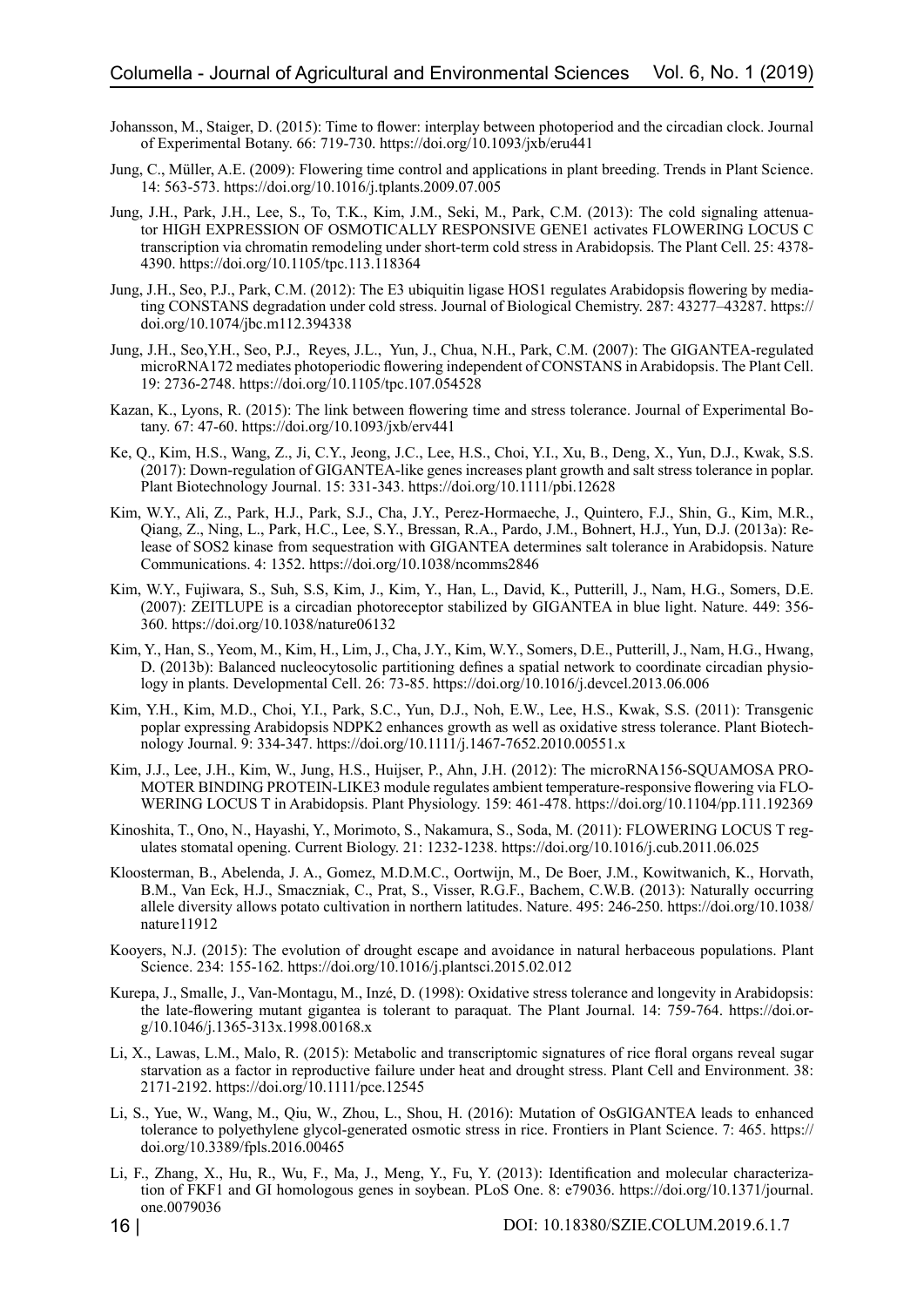- Lobell, D.B., Gourdji, S.M. (2012): The influence of climate change on global crop productivity. Atmospheric Environment. 40: 3156-3173.
- Martin-Tryon, E.L., Kreps, J.A., Harmer, S.L. (2007): GIGANTEA acts in blue light signaling and has biochemically separable roles in circadian clock and flowering time regulation. Plant Physiology. 143: 473-486. https:// doi.org/10.1104/pp.106.088757
- Mathieu, J., Yant, L.J, Mürdter, F., Küttner, F., Schmid, M, (2009): Repression of flowering by the miR172 target SMZ. PLoS Biology. 7: e1000148. https://doi.org/10.1371/journal.pbio.1000148
- Mathieu, J., Warthmann, N., Küttner, F., Schmid, M. (2007): Export of FT protein from phloem companion cells is sufficient for floral induction in Arabidopsis. Current Biology. 17: 1055-1060. https://doi.org/10.1016/j. cub.2007.05.009
- McClung, C.R. (2006): Plant circadian rhythms. The Plant Cell. 18: 792-803.
- McKay, J.K., Richards, J.H., Mitchell-Olds, T. (2003): Genetics of drought adaptation in Arabidopsis thaliana: I. Pleiotropy contributes to genetic correlations among ecological traits. Molecular Ecology. 12: 1137-1151. https://doi.org/10.1046/j.1365-294x.2003.01833.x
- Mishra, P., Panigrahi, K.C. (2015): GIGANTEA an emerging story. Frontiers in Plant Science. 6: 8.
- Mizoguchi, T., Wright, L. Fujiwara, S., Cremer, F., Lee, K., Onouchi, H., Mouradov, A., Fowler, S., Kamada, S., Putterill, J., Coupland, G. (2005): Distinct roles of GIGANTEA in promoting flowering and regulating circadian rhythms in Arabidopsis. The Plant Cell. 17: 2255-2270. https://doi.org/10.1105/tpc.105.033464
- Mouradov, A., Cremer, F., Coupland, G. (2002): Control of flowering time. The Plant Cell. 14: 111–130.
- Qian, H., Han, X., Peng, X., Lu, T., Liu, W., Fu, Z. (2014): The circadian clock gene regulatory module enantioselectively mediates imazethapyr-induced early flowering in Arabidopsis thaliana. Journal of Plant Physiology. 171: 92-98. https://doi.org/10.1016/j.jplph.2013.11.011
- Rengasamy, P. (2010): Soil processes affecting crop production in salt-affected soils. Functional Plant Biology. 37: 613-620. https://doi.org/10.1071/fp09249
- Riboni, M., Galbiati, M., Tonelli, C., Conti, L. (2013): GIGANTEA enables drought escape response via abscisic acid-dependent activation of the florigens and SUPPRESSOR OF OVEREXPRESSION OF CONSTANS. Plant Physiology. 162: 1706-1719. https://doi.org/10.1104/pp.113.217729
- Riboni, M., Robustelli Test, A., Galbiati, M., Tonelli, C., Conti, L. (2016): ABA-dependent control of GIGANTEA signalling enables drought escape via up-regulation of FLOWERING LOCUS T in Arabidopsis thaliana. Journal of Experimental Botany. 67: 6309-6322. https://doi.org/10.1093/jxb/erw384
- Samach, A., Onouchi, H., Gold, S.E., Ditta, G.S., Schwarz-Sommer, Z., Yanofsky, M.F., Coupland, G. (2000): Distinct roles of CONSTANS target genes in reproductive development of Arabidopsis. Science. 288: 1613- 1616. https://doi.org/10.1126/science.288.5471.1613
- Sawa, M., Kay, S.A. (2011): GIGANTEA directly activates Flowering Locus T in Arabidopsis thaliana. Proceedings of the National Academy of Sciences of the United States of America. 108: 11698-11703. https://doi. org/10.1073/pnas.1106771108
- Sawa, M., Kay, S.A., Imaizumi, T. (2008): Photoperiodic flowering occurs under internal and external coincidence. Plant Signaling and Behavior. 3: 269-271. https://doi.org/10.4161/psb.3.4.5219
- Sawa, M., Nusinow, D.A., Kay, S.A., Imaizumi, T. (2007): FKF1 and GIGANTEA complex formation is required for day-length measurement in Arabidopsis. Science. 318: 261-265. https://doi.org/10.1126/science.1146994
- Seo, E., Lee, H., Jeon, J., Park, H., Kim, J., Noh, Y.S., Lee, I. (2009): Crosstalk between cold response and flowering in Arabidopsis is mediated through the flowering-time gene SOC1 and its upstream negative regulator FLC. The Plant Cell. 21: 3185-3197. https://doi.org/10.1105/tpc.108.063883
- Sivakumar, M.V.K., Das, H.P., Brunini, O. (2005): Impacts of present and future climate variability and change on agriculture and forestry in the arid and semi-arid tropics. Climatic Change. 70: 31-72. https://doi. org/10.1007/1-4020-4166-7\_4
- Song, Y.H., Shim, J.S., Kinmonth-Schultz, H.A., Imaizumi, T. (2015): Photoperiodic flowering: time measurement mechanisms in leaves. Annual Review of Plant Biology. 66: 441-464. https://doi.org/10.1146/annurev-arplant-043014-115555
- Song, Y.H., Ito, S., Imaizumi, T. (2010): Similarities in the circadian clock and photoperiodism in plants. Current Opinion in Plant Biology. 13: 594-603. https://doi.org/10.1016/j.pbi.2010.05.004